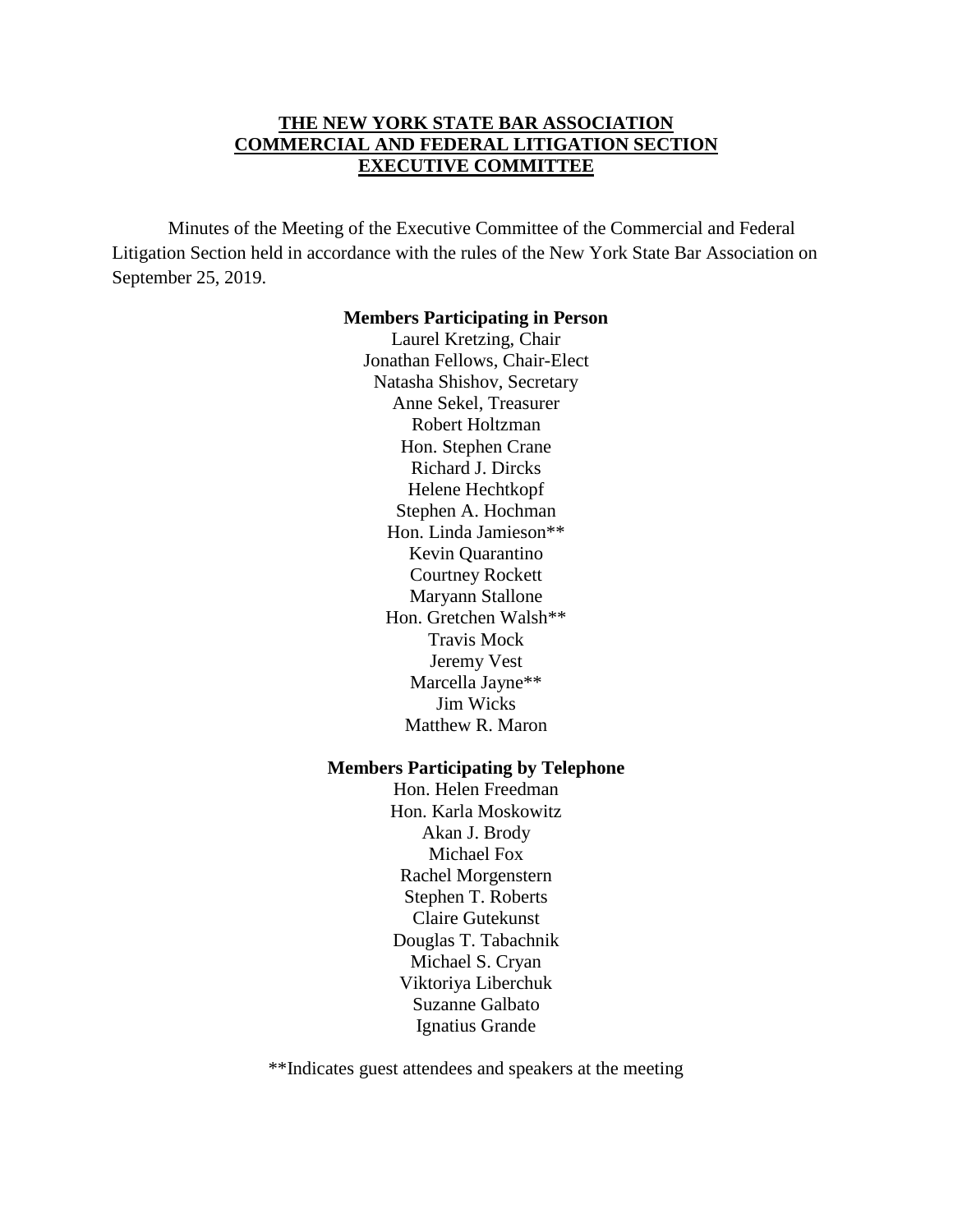Section Chair, Laurel Kretzing, called the meeting to order at 6:03 pm.

#### **Guest Speakers: Hon. Linda Jamieson and Hon. Gretchen Walsh**  *Westchester County Supreme Court, Commercial Division*

The Judges discussed the new presumptive ADR program that will be implemented in civil cases in Westchester Supreme Court, which will impact cases relating, but not limited to, corporate dissolutions, derivative actions, actions concerning closely held entities, employment agreements, commercial real estates (except Yellowstone injunctions), and construction litigation. A committee has been formed and draft rules for the Commercial Division in the 9<sup>th</sup> Judicial District, concerning this required mediation program. The rules will include protocols for mediation disclosure and set forth temporal guidelines, such as requiring completion of mediation with in 45 days from the Order of Reference. The underlying litigation will not be stayed pending mediation. The program will contemplate an opt-out provision, which will require a showing of good cause and an imbalance of power.

The Judges also discussed their observation that there is a big difference in the quality of lawyering between commercial case and other cases. Both Judges have smart boards in their courtrooms, which make a difference for the attorneys that appear before them. They encourage attorneys to come in and test out the technology. When addressing the question of how the Bar can do better, both Judges responded that they would like to see more women appear before them and encourage firms to send female attorneys to court.

## **Review of June 26, 2019 Meeting Minutes (Tab 1)**

With one change to the minutes (the addition of Jonathan Fellows to the attendance list) the minutes were unanimously approved.

### **Draft Report on Remote Conferencing in the Commercial Division**

Travis Mock presented the report on the proposed changes to Rule 1 of the Commercial Division rules, which would permit, but not mandate, parties and attorneys to attend conferences remotely. An amendment to change the word "will" to "may" in the Rule and add a third paragraph to the Section recommendation portion of the Report was voted on and approved, with one abstention. After the amendment, the Report was unanimously adopted, with one abstention.

### **Shira A. Scheindlin Award for Excellence in the Courtroom Update**

This annual event is scheduled for November 13, 2019 in the Ceremonial Courtroom of the Southern District of New York. Applications for the Kaye Scholarship have been distributed and the deadline to respond is October 16, 2019. The EC is encouraged to distribute the application to associates within their firms.

### **Annual Meeting Update**

This year's annual meeting is scheduled for January 29, 2020. Two panels have been lined up including panels on "Emerging Technologies in Litigation" and "Developments in Cannabis Litigation". The EC is encouraged to purchase a table for the Section's Annual Luncheon.